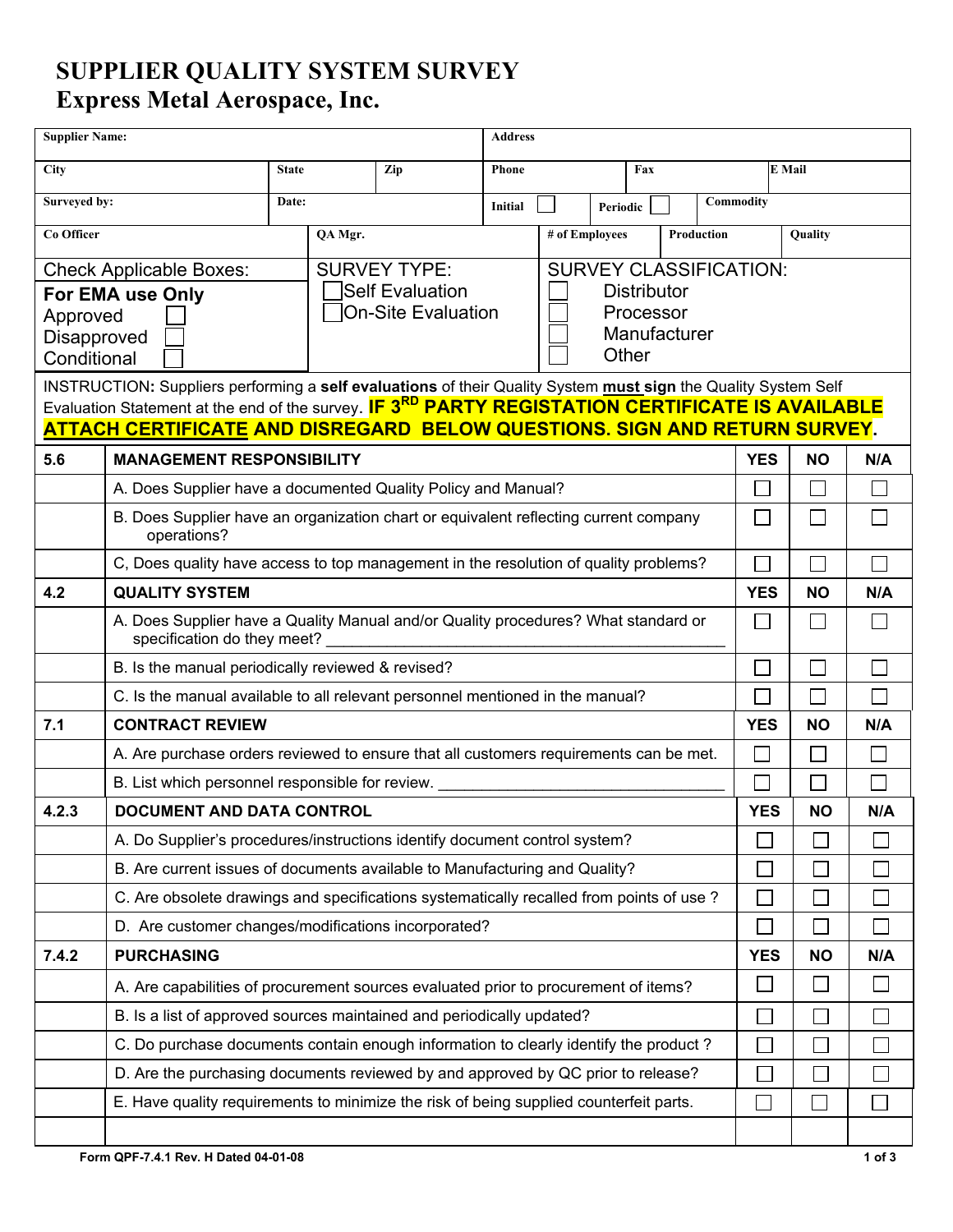## **SUPPLIER QUALITY SYSTEM SURVEY Express Metal Aerospace, Inc.**

| 7.5.4  | CONTROL OF CUSTOMER-SUPPLIED PRODUCT                                                                                                                              | <b>YES</b> | <b>NO</b>                | N/A          |
|--------|-------------------------------------------------------------------------------------------------------------------------------------------------------------------|------------|--------------------------|--------------|
|        | A. Does Supplier's procedures/instructions define control of customer-supplied product?                                                                           |            |                          |              |
|        | B. Is customer notified of damaged or nonconforming customer-owned material?                                                                                      | J.         |                          | $\Box$       |
| 7.5.3  | PRODUCT IDENTIFICATION AND TRACEABILITY                                                                                                                           | <b>YES</b> | <b>NO</b>                | N/A          |
|        | A. Does Supplier's procedures define methods of identification and traceability?                                                                                  |            |                          | Г            |
|        | B. Is the product identified throughout production? How?-                                                                                                         |            |                          | Г            |
|        | C. Are individual products or batches uniquely identified? ( is heat lot ID maintained)?                                                                          |            | k.                       | Г            |
| 7.1    | <b>PROCESS CONTROLS</b>                                                                                                                                           | <b>YES</b> | <b>NO</b>                | N/A          |
|        | A. Are production processes planned by using shop travelers or route cards?                                                                                       |            | $\mathbf{L}$             |              |
|        | B. Does Supplier have procedures ensuring that all processes are controlled? (work<br>instructions, trained personnel, workmanship standards, process parameters? | $\sim$     | $\overline{\phantom{a}}$ |              |
|        | C. Are the special processes monitored on a continuous basis?                                                                                                     |            |                          |              |
|        | D. When required are only customer approved special process sources used?                                                                                         |            |                          |              |
|        | E. Are records kept demonstrating the qualification of special processes, operations,<br>personnel, and equipment?                                                | $\sim$     |                          |              |
| 8.2    | <b>INSPECTION AND TESTING</b>                                                                                                                                     |            | <b>NO</b>                | N/A          |
|        | A. Does Supplier have written procedures for: (Please check applicable boxes).                                                                                    |            |                          |              |
|        | Receiving Inspection<br>In-Process Inspection and Test<br>Final Inspection                                                                                        |            |                          |              |
|        | B. Does Quality specify required inspections and tests, and keep records?                                                                                         |            |                          |              |
|        | C. Is incoming material properly identified and controlled until inspection acceptance?                                                                           |            |                          |              |
|        | D. Are nonconforming materials identified and controlled?                                                                                                         |            |                          |              |
|        | E. Does final inspections assure that all inspections and tests have been performed and<br>the product meets specified requirements?                              | $\Box$     |                          |              |
|        | F. Are records maintained and available for all inspection and test operations?                                                                                   |            |                          |              |
| 7.6    | CONTROL OF INSPECTION, MEASURING, AND TEST EQUIPMENT                                                                                                              | <b>YES</b> | <b>NO</b>                | N/A          |
|        | A. Does Supplier maintain procedures/instructions for control, calibration, and<br>maintenance of inspection, measuring, and test equipment per ISO10012-1?       |            |                          |              |
|        | B. Do procedures/instructions define frequency of calibrations?                                                                                                   |            |                          |              |
|        | C. Does calibration system provide traceability to national standards?                                                                                            |            |                          |              |
|        | D. Are employee owned tools and gages utilized for production acceptance calibrated?                                                                              |            |                          |              |
|        | E. Is the calibration status of the equipment uniquely identified by a suitable indicator?                                                                        |            |                          |              |
| 7.5.3A | <b>INSPECTION AND TEST STATUS</b>                                                                                                                                 | <b>YES</b> | <b>NO</b>                | N/A          |
|        | A. Does Supplier's procedures/instructions detail what methods are to be used to identify<br>the inspection/test status of the conforming/nonconforming product?  |            |                          |              |
|        | B. Is the inspection status maintained throughout the production process?                                                                                         |            | b.                       |              |
| 8.3    | <b>CONTROL OF NONCONFORMING PRODUCT</b>                                                                                                                           | <b>YES</b> | <b>NO</b>                | N/A          |
|        | A. Does Supplier maintain procedures/instructions for controlling nonconforming product?                                                                          |            | └                        | $\mathbf{L}$ |